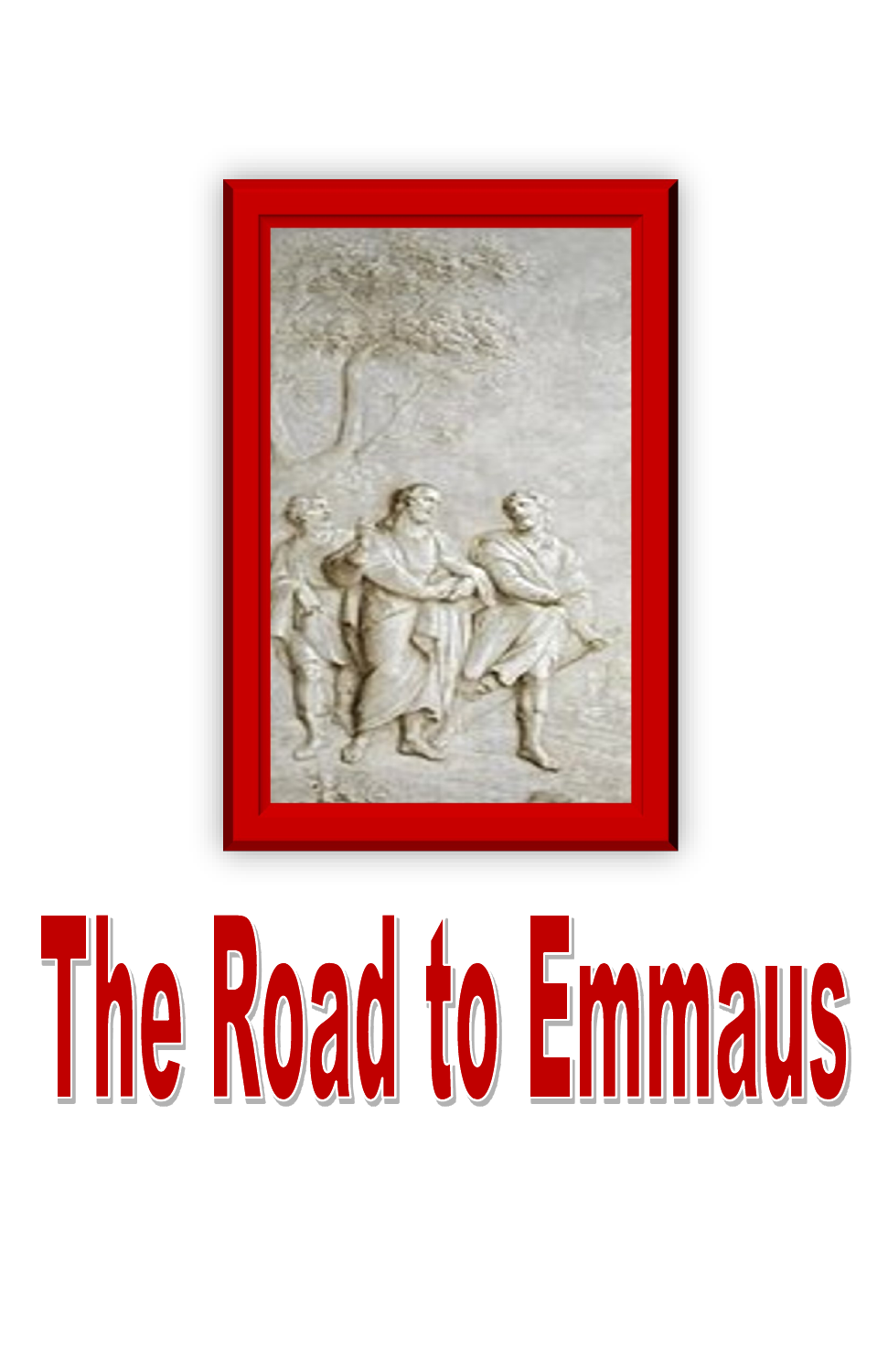

# Mennonite Church May 01, 2022 10:30 AM

Prelude Welcome! Peace Prayer Call to Worship & Opening Prayer

*Beyond a Dying Sun* VT 416 *Come, Walk with Us*  $VT$  23 Isaiah 25: 6-9

Prayer for our Offerings *Open My Eyes That I May See* VT 738

| Luke 24: 13-49                                         |                                              |
|--------------------------------------------------------|----------------------------------------------|
| On the Road to Emmaus: Glimpses of the Church          | Heidi Regier Kreider<br><b>WDC Recording</b> |
| Musical Reflection: Please sign the friendship sheets. |                                              |
| <b>Transition Moment</b>                               |                                              |
| Honoring our Graduates                                 |                                              |
| Caleb Garber-Newton High School                        |                                              |
| Nathan Garber-Bethel College                           |                                              |
| Linda Moyo-Bethel College                              |                                              |
| Kristin Jantzen-Goshen College                         |                                              |
| Children of the Heavenly Father                        | VT 517                                       |
|                                                        |                                              |

Blessing Postlude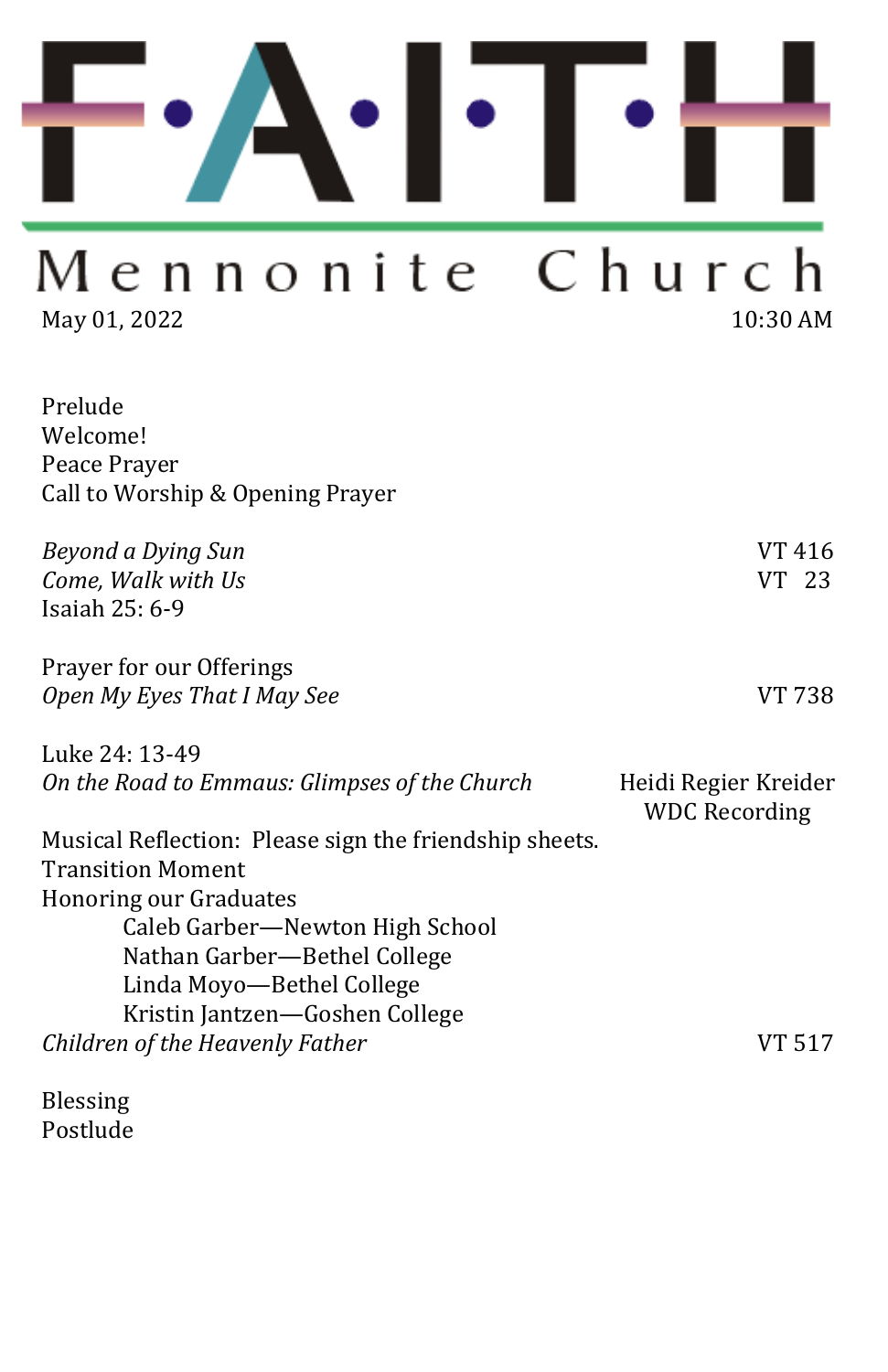#### VT = Voices Together STJ = Green Song Book STS = Purple Song Book CCLI License #: 2009481 ONE LICENSE #739073-A

\**This service is streamed live. There will be a pause while the stream is switched from the public to the unlisted (private) stream for our congregational sharing, prayer, and announcements.* 

**If you are unable to stand please remain seated.**

#### **WORSHIP PARTICIPANTS**

| Worship LeaderDeb Schmidt |
|---------------------------|
| Song Leader Tom Gaeddert  |
| Accompanists Tammy Plank  |

| Sanctuary Prep Jane Schmidt           |  |
|---------------------------------------|--|
|                                       |  |
|                                       |  |
|                                       |  |
| Ushers Mike Doerksen & Howard Allison |  |
| Greeters  Harlan & Grace Bartel       |  |

# **Welcome** to Faith

Mennonite Church. We are glad you are here. If you need a **listening assistance device or a large print bulletin**, please ask an usher.

There are a few \*quiet\* craft items on the back table of the sanctuary that can be used during worship.

#### **OUR MISSION STATEMENT**

As followers of Jesus Christ, our mission is to

- Worship together as a community of faith,

**-** Invite everyone to share the gift of God's love,

- Nurture each other in the faith,

- Serve others in the spirit of Christ, and

**-** Proclaim His way of peace, justice and reconciliation.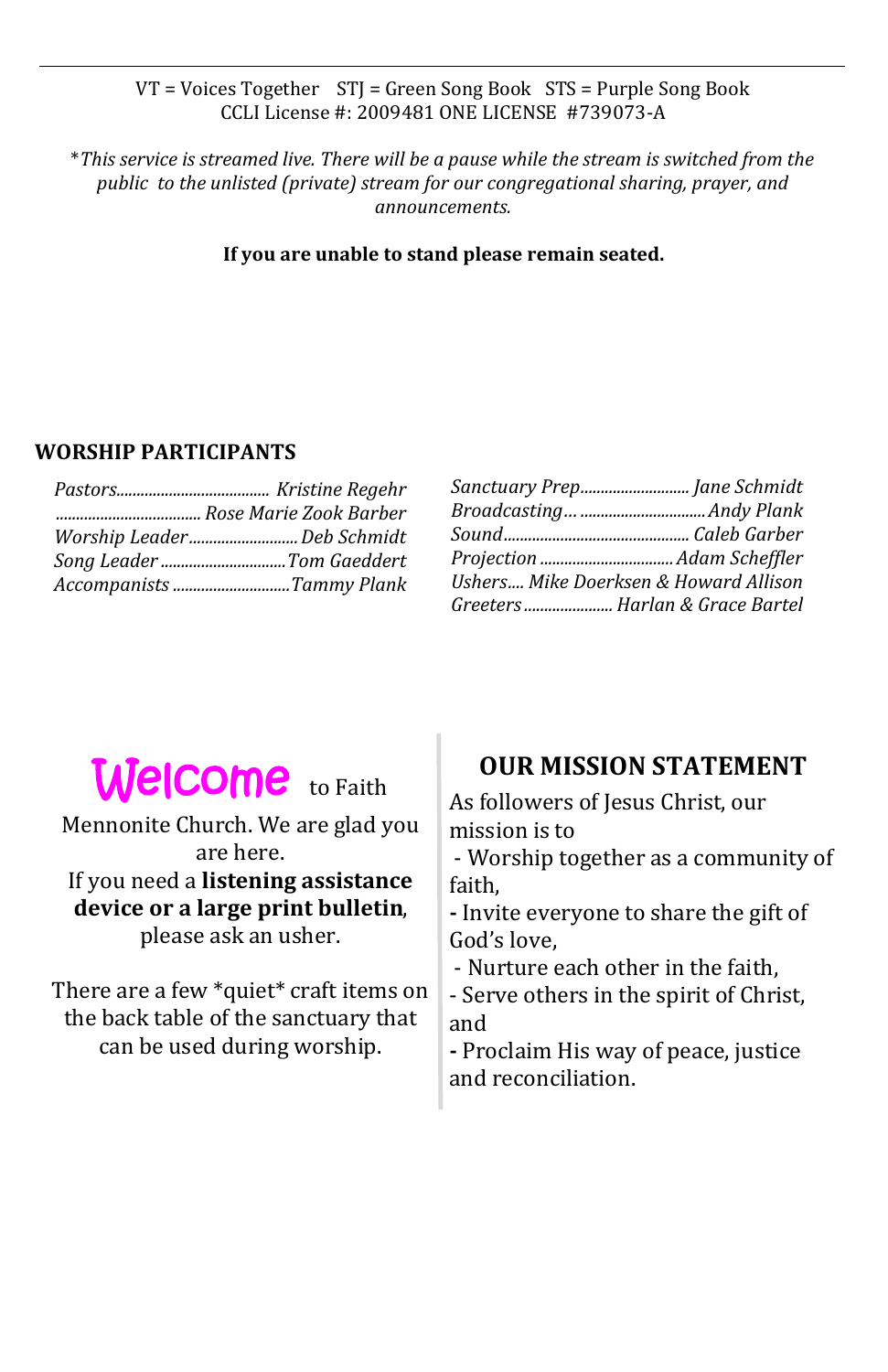## *FAITH FAMILY NEWS*

**THE REJOICE DEVOTIONAL BOOK** renewal is happening now. IF you would like to renew your subscription or start a new one, the sign up sheet is on a clipboard on the credenza. The cost of the subscription is \$33.11 for the year and you will receive it quarterly. Please make check out to Faith Mennonite Church and write Rejoice! In the memo.

**ADDRESS FOR MARK & HENNIE JANZEN** while in Houston is 7010 Straffordshire Apt. 508 Houston, TX 77030

**ALL LADIES AND MEN ARE INVITED** to our Faith Mission Circle Brunch on Saturday, May 7, at 9:00 a.m. in fellowship hall. Come for breakfast and to hear Roy Unruh and Frankie Huxman share some of their experiences in Hopi land. Please bring a breakfast dish, your table service, grocery items for Harvest of Love for our project and an offering for Mennonite Women USA. See you then. Kathryn Penner



**THE THIRD SUNDAY POTLUCKS** will be starting up again the third Sunday of May! May 15 is the date! Bring your favorite dish, your table service, and your appetite! As per usual, this will be right after the church service.

**LET YOUR VOICE BE HEARD!** Join the **identity conversations**! We are changing the method. Watch for announcements for when Pastor Kristine will be hosting the conversations during the Sunday School hour. We seek to have fresh evidence of our:

- Commitment to Anabaptist Faith
- Theological convictions
- View of the pastor's role
- Congregational morale

The summaries of our conversations and any written responses (an option if you can't attend a group), will give the next search committee fresh material to answer the essay questions on the Congregational Information Form which describes us to potential settled pastor candidates. The work also reminds us that we are here for God's purposes, not our own. We do continue to seek strong participation, although our goal (45 people per question) is not as high as it was for our inclusive welcome work (we reached 80).

**SPRING WORKDAY!** The Board of Administration is hosting a spring cleanup/ workday, May 14, 2022 at 8:30 AM. Please see the signup sheet on the credenza or check out the link in your email for SignUpGenius.

**DO YOU EVER WONDER**…. What all the church events are? Where is the monthly calendar that was delivered to my box? It is now on the back side of your bulletin each Sunday.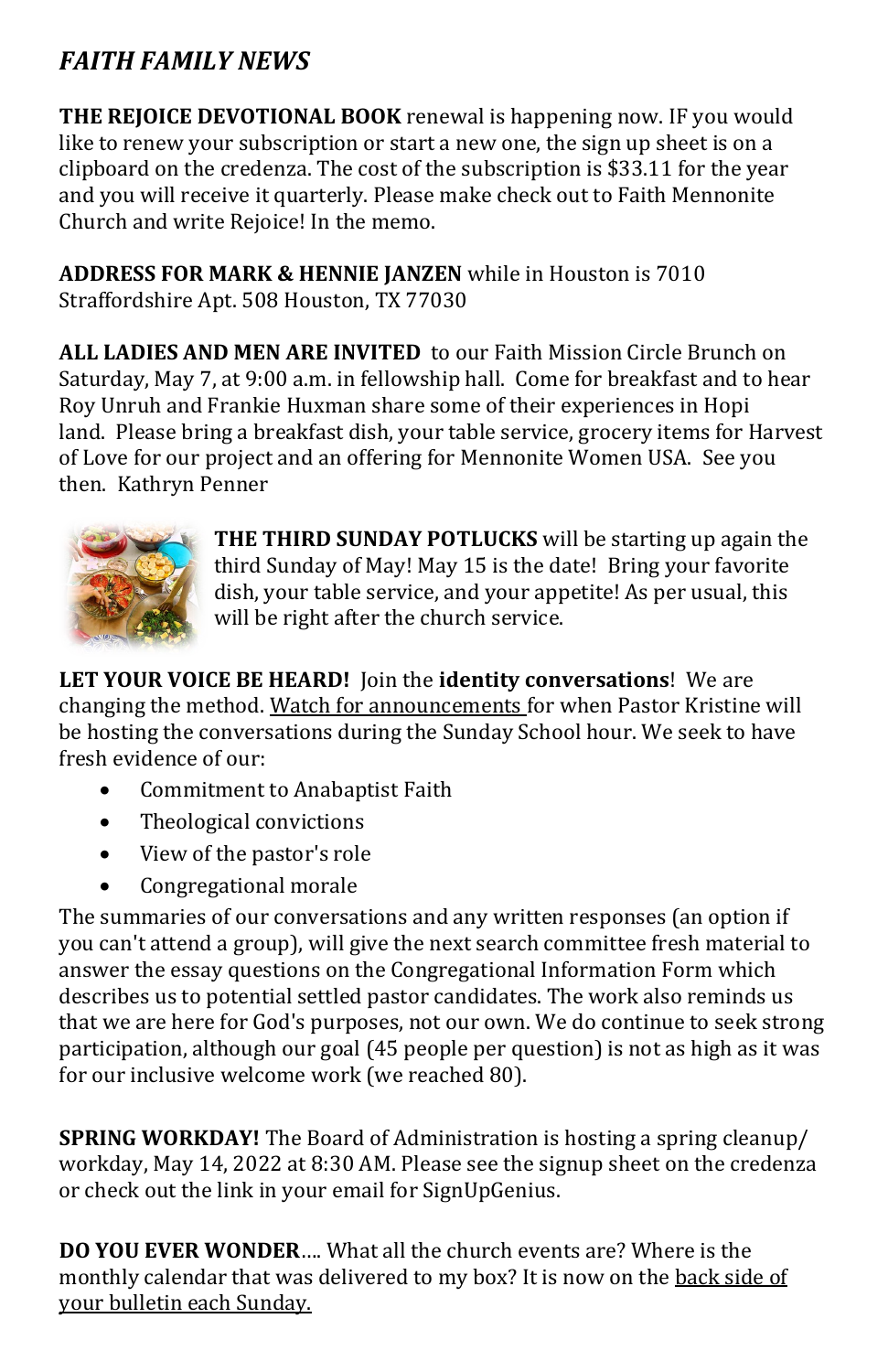**VACATION BIBLE SCHOOL** will be May 31-June 3 from 5:30-7:30pm at First Mennonite Church (429 E 1st St) & June 5 Worship at 10:00am (Athletic Park). VBS is for those in Preschool through 5th grade (with Sunday worship for ALL AGES!) Each weeknight we will start with supper for all participants (children and volunteers). VBS is a joint venture of Bethel College Mennonite Church, Faith Mennonite Church, First Mennonite Church, Iglesia Menonita Casa Betania, New Creation Fellowship Church, and Shalom Mennonite Church. Registration will become available in the next week or so. Sharri Scheffler is representing our church.

### *OTHER AREA ITEMS*

**KANSAS MENNONITE RELIEF SALE ANNUAL MEETING** will be held at Hesston Mennonite on Thursday, May 19. The meal will be at 6:00 with the meeting starting after the meal. The cost is \$15.00 per plate. The meal is being catered and RSVPs are REQUIRED. If you submit a Reservation, payment will be expected whether you attend or not. The deadline for RSVPs is Monday, May 16, 6:00 pm. NO late RSVPs will be accepted. Please RSVP for the meal to Barb Reeves either by email ([bj.reeves@live.com\)](mailto:bj.reeves@live.com), phone or text (620-543-6863) by May 16, 6:00 pm. If you are only attending the meeting, RSVP is not needed. Hope to see you there to celebrate our successful Sale! Barb BJ Reeves, KMRS Secretary

**VOICES TOGETHER WORSHIP LEADERS' WORKSHOP |** May 14, 9 a.m.-noon EDT (on Zoom) | sponsored by Benton Mennonite Church, Goshen IN – Anneli Loepp Thiessen and Katie Graber will provide background on worship resources in Voices Together, and the Voices Together Worship Leaders' ed., highlighting uses in worship as well as the styles, cultures, and eras they represent. . No cost required. For more information, and to register, go to www.bentonchurch.org/voices-together-worship-workshop

**EVERENCE®** this May and June Everence will hold Medicare and Social Security workshops at its office in North Newton. The Medicare workshop (Tuesday, May 10 at 6:30 p.m.) will include, when and where to sign up for Medicare, what Medicare covers, plus an explanation of Medicare Parts A, B, C, and D. The retirement income workshop (Tuesday, June 7 at 6:30 p.m.) will cover, Social Security strategies including when to begin taking benefits, strategies to help your income last throughout retirement, and risks that can impact your retirement savings. The in-person workshops will be held at the Everence office: 3179 N. Main St. Suite 1B, North Newton. Those interested in attending should contact the Everence office at 316-283-3800, 877-467-7294 or entral.kansas@everence.com.

**PRAY FOR** congregational and conference delegates in **WDC** preparing to join others for discernment at the Mennonite Church USA special assembly May 27- 30 in Kansas City.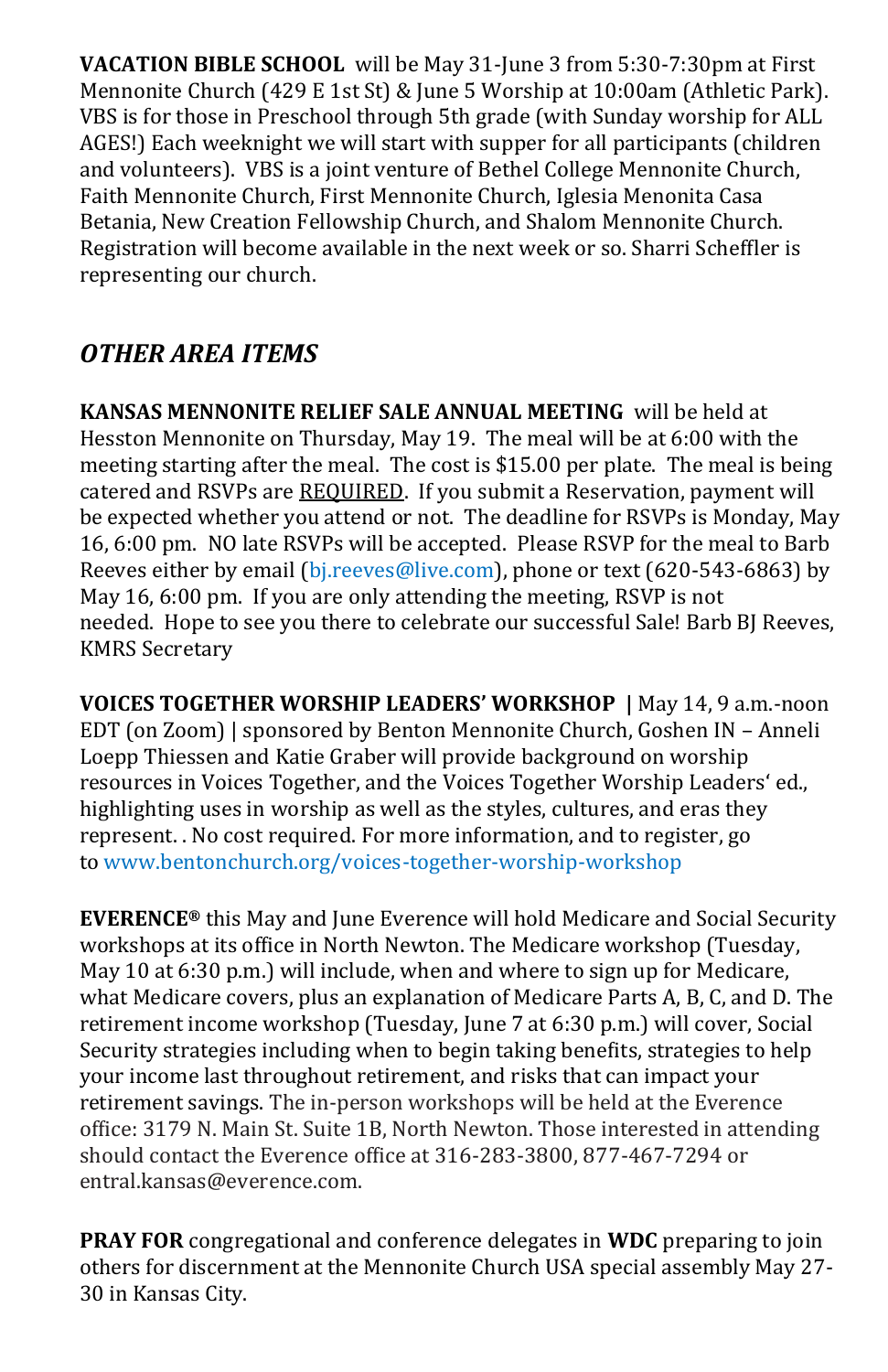**JOIN THE WDC CHURCH PLANTING COMMISSION** at 11am on May 11th for a zoom conversation that considers how we can share our faith stories with our neighbors.

- 1) How can we begin to have meaningful conversations with our neighbors?
- 2) How do we talk about our experiences with Jesus?
- 3) What unique perspectives might our faith community have to share?

4) After sharing the story, how can we invite others into the story?

Join the conversation with Zoom on May 11th at mennowdc.org/events

**ON MONDAY, MAY 2** at 7 p.m. ET, join Mennonite Church USA Executive Director Glen Guyton and guests for a webinar on ways that we can support the Special Session of the Delegate Assembly and our participating church leaders through individual and communal prayer and fasting. Register here: [mennoniteusa.org/](https://www.mennoniteusa.org/prayer-webinar-registration) prayer-webinar-[registration](https://www.mennoniteusa.org/prayer-webinar-registration)

**LAST WEEK TO VIEW** the annual Student Art Exhibit in the Regier Gallery in Luyken Fine Arts Center at Bethel College**,** featuring the work of 52 Bethel students. Closes Fri., May 6; gallery hours are 9 a.m.-4 p.m., Mon.-Fri.

**TODAY (SUNDAY, MAY 1) –** Masterworks concert at Bethel College, 3 p.m.,



featuring the Bethel College Oratorio Chorus, orchestra and soloists performing *Requiem* by Mozart, and *Gloria* and *For the Beauty of the Earth* by John Rutter, directed by Dr. William Eash; Memorial Hall

**TUESDAY, MAY 3 –** Bethel College Steel Drum Band and Steel Paradise concert, directed by Brad Shores, 7 p.m., Krehbiel

Auditorium in Luyken Fine Arts Center

**WEDNESDAY MAY 4 –** Jazz on the Green at Bethel College, directed by Joel Boettger, 8 p.m. *(*Memorial Hall in case of rain*)*

**SATURDAY MAY 7 –** Kauffman Museum first-Saturday bird walk, 7 a.m. start time in the museum parking lot at the corner of Main and 27th streets in North Newton. Experienced birders lead a walk of 1-1.5 hours in Chisholm Park and on Sand Creek Trail (terrain is mostly wood-chip path and sometimes uneven/sloping).

**SUNDAY MAY 8 –** Woven and Open Road joint Mother's Day concert, 7 p.m., Memorial Hall

**SATURDAY MAY 14 –** Spring choral concert, including pre-Europe tour program by the Bethel College Concert Choir, 4 p.m., Memorial Hall. Please note that this is a change in date and time from some previously printed sources.

**SOON YOU WILL NOTICE** changes at the MCC building in North Newton, Kansas. Construction will address necessary repairs and updates to make the space more welcoming and safer for everyone as we strive to be good stewards of the MCC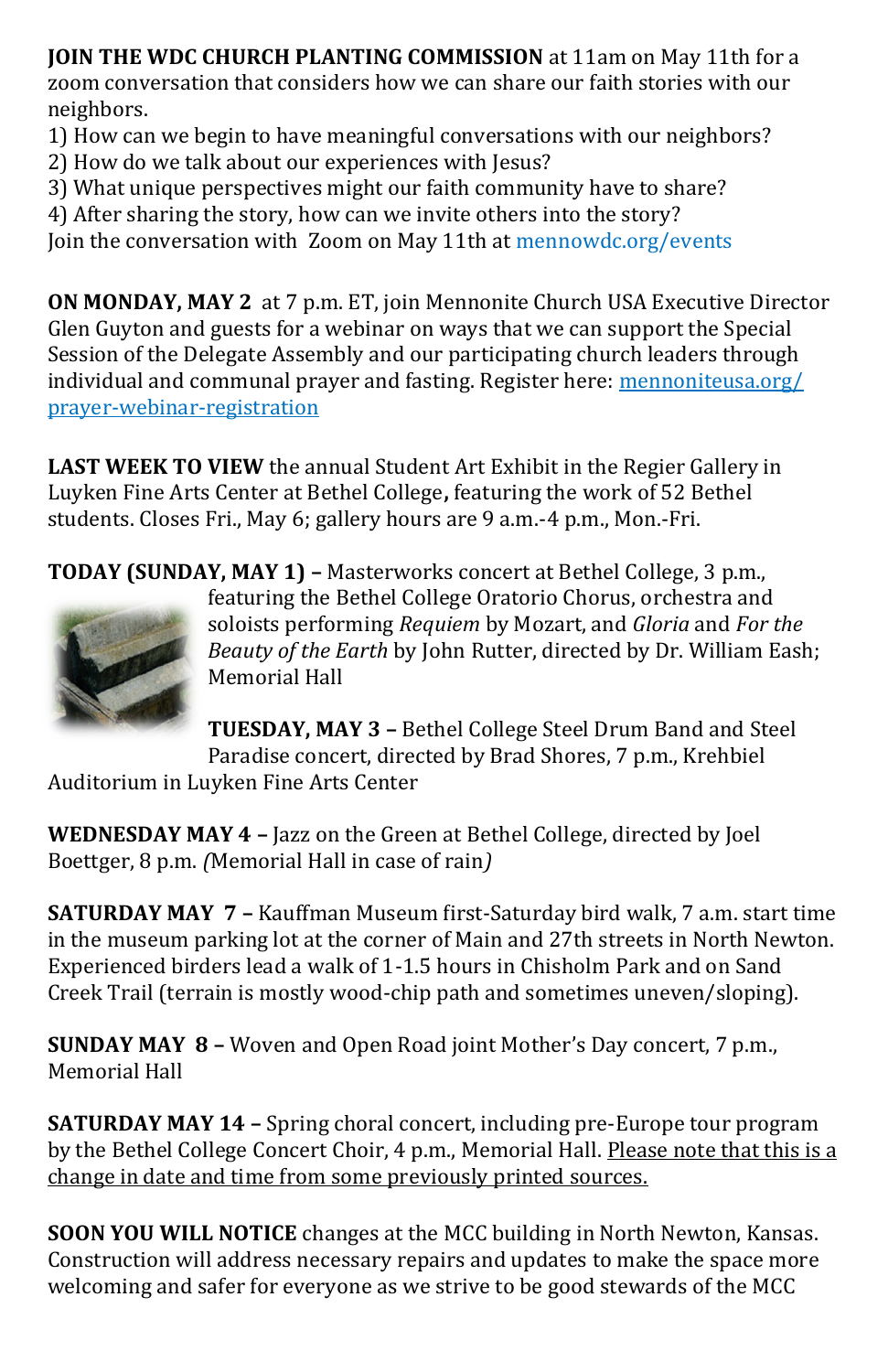building and land. We ask for your patience and your prayers as we navigate continuing to do the work of MCC even during this construction process. If you have questions please email [centralstates@mcc.org](mailto:centralstates@mcc.org) or call 316.283.2720.

**JOIN THE MCC CENTRAL STATES TEAM!** We currently have the following openings. Please contact<krystalklaassen@mcc.org> with any questions. Young Adult Program Coordinator – Plan, facilitate and recruit for young adult programming in the MCC Central States region. This includes the International Volunteer Exchange Program (IVEP), Summer Service Worker (SSW) program, the Serving and Learning Together (SALT) program, Seed, and other expanding opportunities for young adults to join with the work of MCC**.** [Check out all the](https://mcc.org/get-involved/serve/openings/young-adult-coordinator-central-states)  [details and apply today at MCC..ORG!](https://mcc.org/get-involved/serve/openings/young-adult-coordinator-central-states)

#### **MATERIAL RESOURCES CENTER (MRC) VOLUNTEER COORDINATOR—** The

MRC in North Newton, Kansas hosts volunteers of all ages working together to support the mission of MCC. Primarily, the part time Volunteer Coordinator will welcome, host, educate, assist and supervise the daily volunteers as well as receive donations in the MRC. Please visit mcc.org/get-[involved/serve/openings](https://mcc.org/get-involved/serve/openings/material-resource-center-volunteer-coordinator-central-states) for more information and to apply.

**MAY 21 IS THE NEXT WORK & PLAY DAY** at Camp Mennoscah! Projects will start at 8:30am at the maintenance shed. Both indoor and outdoor work available. Bring your water bottle and lunch. Grab a group of friends and make a day of it! Contact Camp Mennoscah at 620-297-3290 or [olivia.bartel@campmennoscah.org](mailto:olivia.bartel@campmennoscah.org) to register.

### **CHILDREN/YOUTH**

**Pre-K — 4th Grade:**  LL Room 103

**Junior High (5th—8th Grade)** LL Room 105

**High School**  LL FYG Hall



**ADULTS**

**Cornerstone:**  Fellowship Hall

> **Open Class:** LL Open Area

**Meet in the Sanctuary at 9:00 AM on Sunday's, then to classrooms at 9:15-10:10 AM**